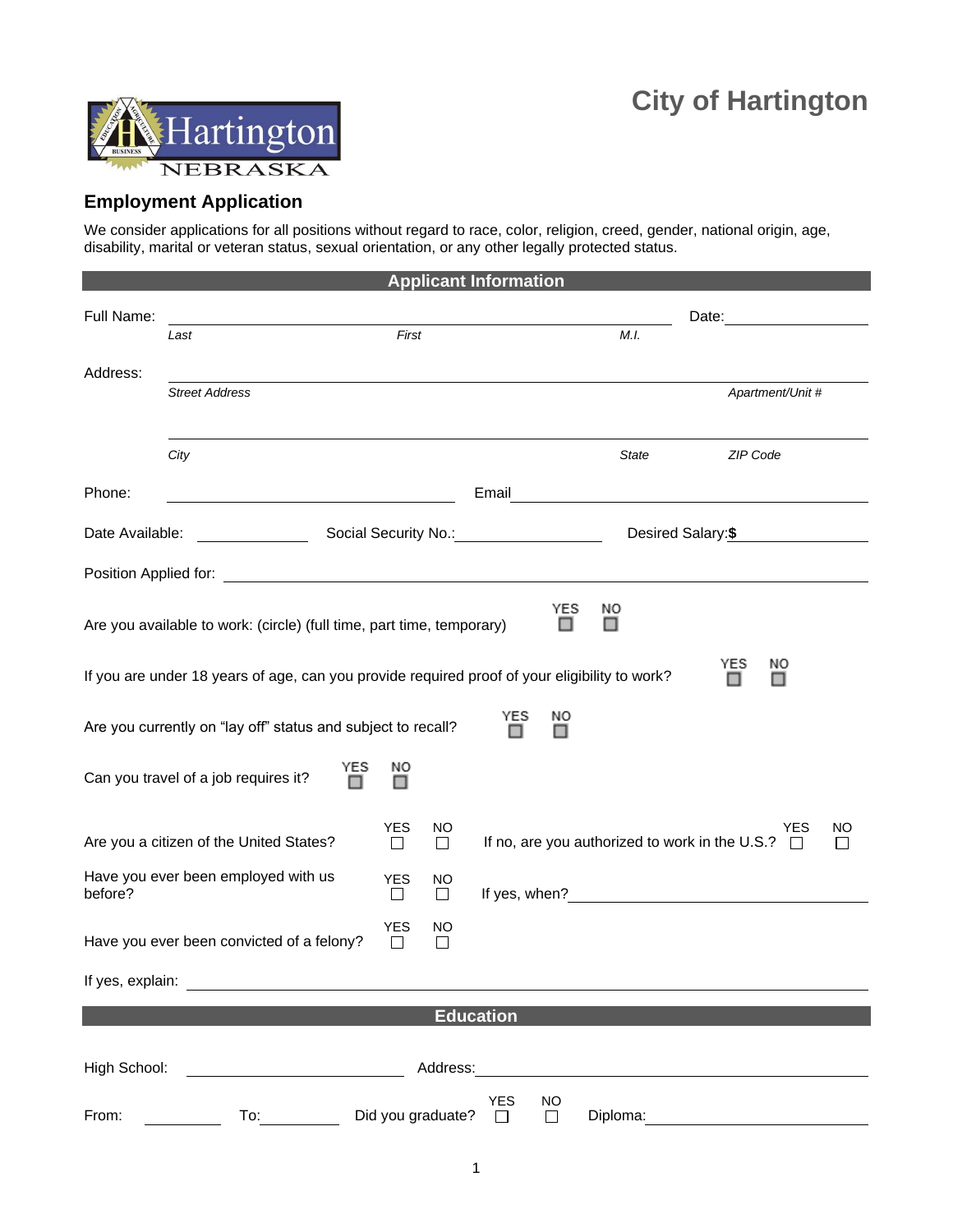|            |                                                                                                                                                               | Address: Analysis and the state of the state of the state of the state of the state of the state of the state of the state of the state of the state of the state of the state of the state of the state of the state of the s |              |                                                                                                                  |  |
|------------|---------------------------------------------------------------------------------------------------------------------------------------------------------------|--------------------------------------------------------------------------------------------------------------------------------------------------------------------------------------------------------------------------------|--------------|------------------------------------------------------------------------------------------------------------------|--|
| From:      | Did you graduate?<br>To: and the state of the state of the state of the state of the state of the state of the state of the state o<br><u>and a strong to</u> | <b>YES</b><br>$\Box$                                                                                                                                                                                                           | NO<br>$\Box$ |                                                                                                                  |  |
| Other:     | <u> 1980 - Johann Barn, mars et al. (</u>                                                                                                                     | Address:                                                                                                                                                                                                                       |              |                                                                                                                  |  |
| From:      | Did you graduate?<br>$\mathcal{L}=\{1,2,\ldots,n\}$ .                                                                                                         | <b>YES</b><br>$\Box$                                                                                                                                                                                                           | NO.<br>□     | Degree: <u>_________________</u>                                                                                 |  |
|            |                                                                                                                                                               | <b>References</b>                                                                                                                                                                                                              |              |                                                                                                                  |  |
|            | Please list three professional references.                                                                                                                    |                                                                                                                                                                                                                                |              |                                                                                                                  |  |
| Full Name: |                                                                                                                                                               |                                                                                                                                                                                                                                |              |                                                                                                                  |  |
| Company:   | <u> 1989 - Johann Stein, marwolaethau a bhann an t-Amhain ann an t-Amhain an t-Amhain an t-Amhain an t-Amhain an </u>                                         |                                                                                                                                                                                                                                |              |                                                                                                                  |  |
| Address:   |                                                                                                                                                               |                                                                                                                                                                                                                                |              |                                                                                                                  |  |
|            |                                                                                                                                                               |                                                                                                                                                                                                                                |              |                                                                                                                  |  |
| Company:   | and the control of the control of the control of the control of the control of the control of the control of the                                              |                                                                                                                                                                                                                                |              | Phone: ________________________                                                                                  |  |
| Address:   |                                                                                                                                                               |                                                                                                                                                                                                                                |              |                                                                                                                  |  |
| Full Name: |                                                                                                                                                               |                                                                                                                                                                                                                                |              | Relationship:<br><u>__________________________</u>                                                               |  |
| Company:   |                                                                                                                                                               |                                                                                                                                                                                                                                |              |                                                                                                                  |  |
| Address:   |                                                                                                                                                               |                                                                                                                                                                                                                                |              |                                                                                                                  |  |
|            |                                                                                                                                                               | <b>Previous Employment</b>                                                                                                                                                                                                     |              |                                                                                                                  |  |
| Company:   |                                                                                                                                                               |                                                                                                                                                                                                                                |              | Phone: _________________________                                                                                 |  |
| Address:   | <u> 1989 - Johann Stoff, deutscher Stoff, der Stoff, der Stoff, der Stoff, der Stoff, der Stoff, der Stoff, der S</u>                                         |                                                                                                                                                                                                                                |              | Supervisor: Victor Communication Communication                                                                   |  |
| Job Title: |                                                                                                                                                               | Starting Salary:\$                                                                                                                                                                                                             |              | Ending Salary: \$                                                                                                |  |
|            |                                                                                                                                                               |                                                                                                                                                                                                                                |              |                                                                                                                  |  |
|            |                                                                                                                                                               |                                                                                                                                                                                                                                |              |                                                                                                                  |  |
| From:      | $To: \begin{tabular}{ c c c } \hline \quad \quad & \quad \quad & \quad \quad \\ \hline \end{tabular}$                                                         |                                                                                                                                                                                                                                |              | Reason for Leaving: Management Control of Reason for Leaving:                                                    |  |
|            | May we contact your previous supervisor for a reference?                                                                                                      | <b>YES</b><br>$\Box$                                                                                                                                                                                                           | NO<br>П      |                                                                                                                  |  |
|            |                                                                                                                                                               |                                                                                                                                                                                                                                |              |                                                                                                                  |  |
| Company:   | <u> 1989 - Johann Barn, amerikan besteman besteman besteman besteman besteman besteman besteman besteman besteman</u>                                         |                                                                                                                                                                                                                                |              |                                                                                                                  |  |
| Address:   | <u> 1989 - Johann Stoff, deutscher Stoffen und der Stoffen und der Stoffen und der Stoffen und der Stoffen und der</u>                                        |                                                                                                                                                                                                                                |              | Supervisor: Victor Control of Control Control Control Control Control Control Control Control Control Control Co |  |
| Job Title: |                                                                                                                                                               | Starting Salary: \$                                                                                                                                                                                                            |              | Ending Salary: \$                                                                                                |  |
|            |                                                                                                                                                               |                                                                                                                                                                                                                                |              |                                                                                                                  |  |